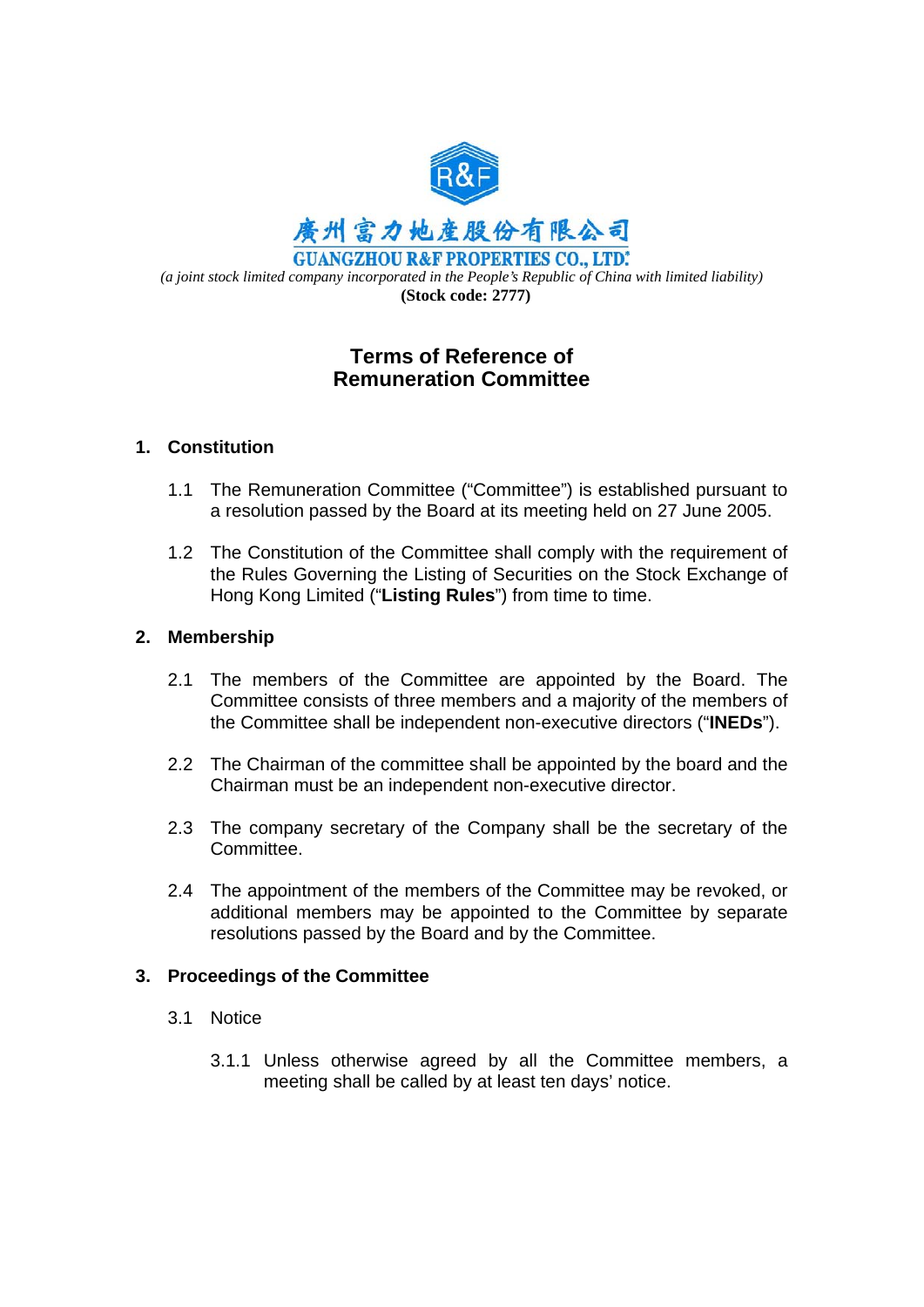- 3.1.2 The Chairman of the Committee or any two Committee members may and, on the request of any two Committee members, the secretary to the Committee shall, at any time summon a Committee meeting.
- 3.1.3 Notice of meeting shall state the time and place of the meeting and shall be accompanied by an agenda together with other documents which may be required to be considered by the members of the Committee for the purposes of the meeting.
- 3.2 Quorum

The quorum of the Committee meeting shall be two members of the Committee; resolutions of the Committee meetings will be passed with the majority of the members of the Committee.

3.3 Frequency of meetings

Meetings shall be held at least once every year or more frequently if circumstances require.

### **4. Overriding principles**

- 4.1 Remuneration levels should be sufficient to attract and retain directors to run the company successfully without paying more than necessary.
- 4.2 No director should be involved in deciding his own remuneration.
- 4.3 The Committee should consult the chairman and/or chief executive about their remuneration proposals for other executive directors. The Committee should have access to independent professional advice if necessary.

### **5. Proxy**

5.1 A Committee member who is unable to attend the meeting can appoint another Committee member as his proxy to attend the meeting on his behalf or express his views or propose resolutions to the Committee in writing. Attendance at the meeting by a proxy should not be counted as attendance by the Committee member himself.

## **6. The Committee's Resolutions**

6.1 Within a reasonable period of time after the meeting, both of the draft and final versions of minutes shall be circulated to all members of the Committee for their comment and records respectively. Full minutes of the meeting should be kept by the secretary of the Committee.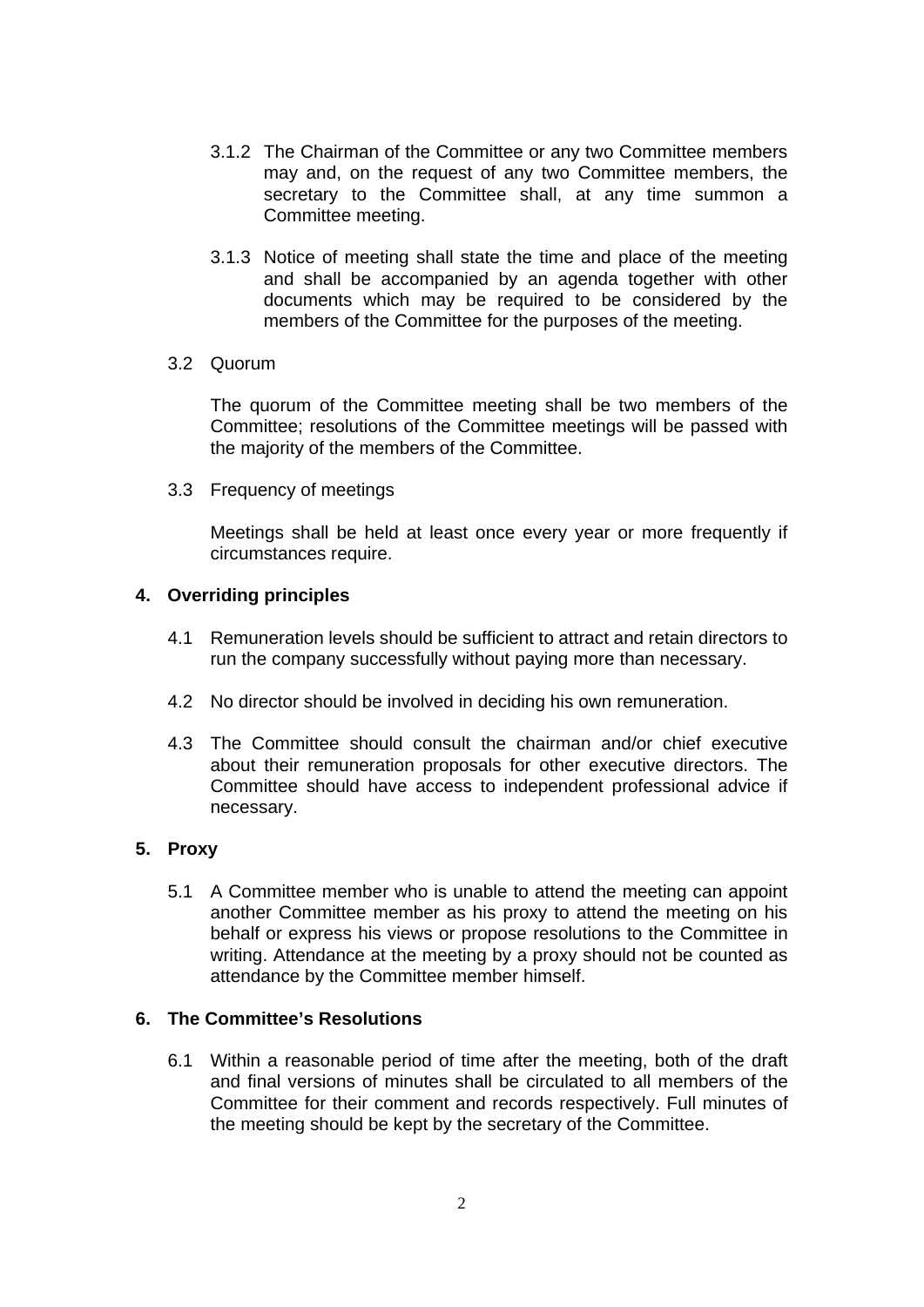6.2 A resolution in writing signed by all the members of the Committee shall be as valid and effectual as if it had been passed at a meeting of the Committee duly convened and held and may consist of several documents in like form each signed by one or more of the members of the Committee. Such resolution may be signed and circulated by fax or other electronic communications. This provision is without prejudice to any requirement under the Listing Rules for a Board or Committee meeting to be held.

### **7. Duties**

- 7.1 The Committee is responsible for the following duties:
	- 7.1.1 The Committee is appointed and authorized by the Board to exercise all its authorities as empowered by the Board. It has the authorities to demand all required information from any employee of the Company. All employees of the Company shall provide their assistance to the Committee as and when require. The Committee is authorized by the Board to seek professional advices on remuneration related to executive directors or other matters (with expenses to be paid by the Company). The Committee will also be provided with sufficient resources to discharge its duties.
	- 7.1.2 to make recommendations to the Board on the Company's policy and structure for all remuneration of directors and senior management and on the establishment of a formal and transparent procedure for developing policy on such remuneration.
	- 7.1.3 to have the delegated responsibility to determine the specific remuneration packages of all executive directors and senior management, including benefits in kind, pension rights and compensation payments, including any compensation payable for loss or termination of their office or appointment, and make recommendations to the board of the remuneration of non-executive directors. The remuneration committee should consider factors such as salaries paid by comparable companies, time commitment and responsibilities of the directors, employment conditions elsewhere in the group and desirability of performance-based remuneration;
	- 7.1.4 to review and approve performance-based remuneration by reference to corporate goals and objectives resolved by the Board from time to time;